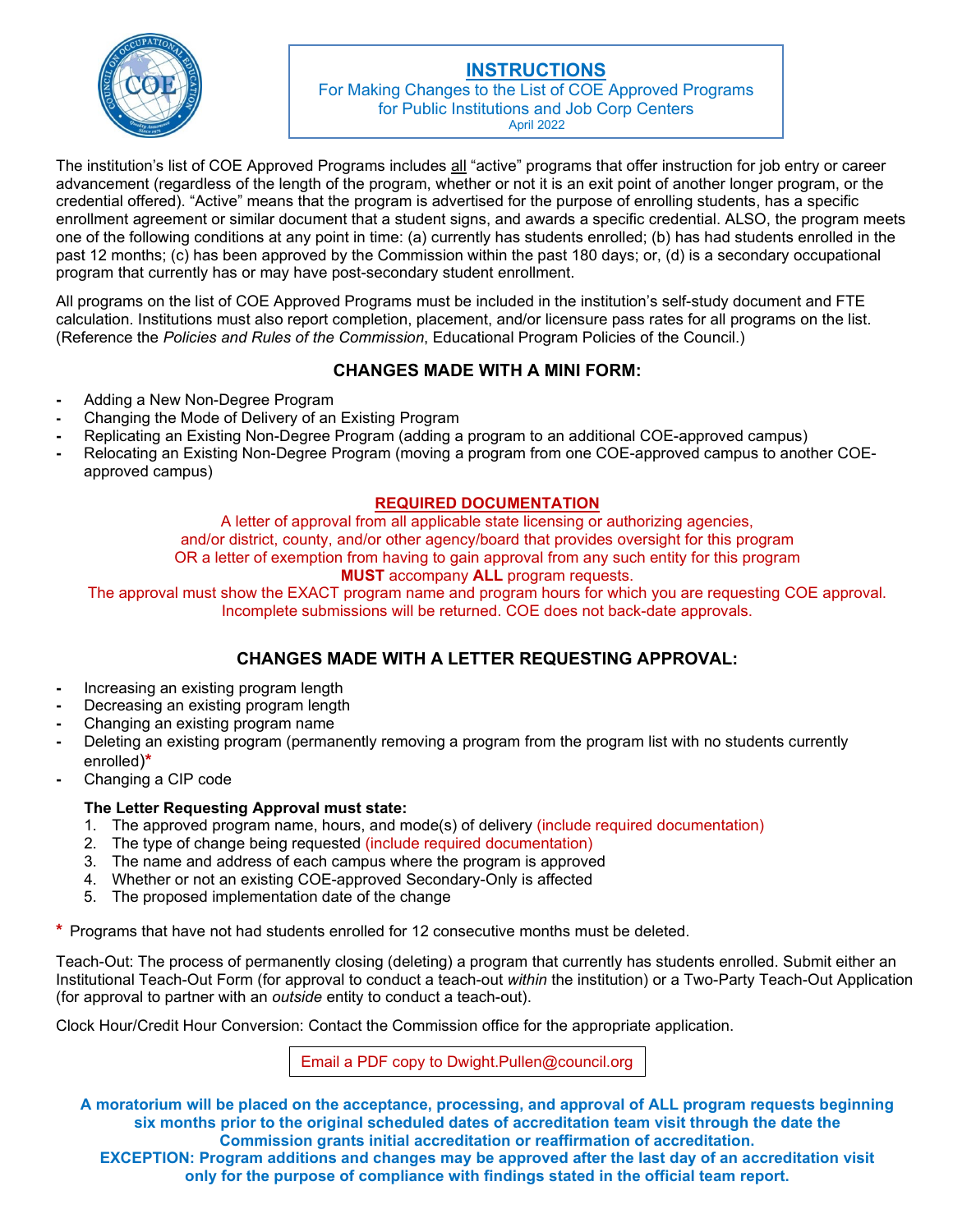

# **MINI FORM**

For Approval of Changes to the List of COE Approved Programs for Public Institutions and Job Corps Centers *April 2022* Email a PDF copy to Dwight.Pullen@council.org

## **Complete one form per program ~ Allow 6-8 weeks for initial review**

| <b>Institution Name</b>    |           |       | Main Campus<br>6-Digit ID $#$ |  |
|----------------------------|-----------|-------|-------------------------------|--|
|                            |           |       | Date of Next                  |  |
| Main Campus Address        |           |       | <b>Accreditation Visit</b>    |  |
|                            |           |       |                               |  |
| <b>Chief Administrator</b> |           | Email |                               |  |
|                            |           |       |                               |  |
| <b>COE Liaison Officer</b> |           | Email |                               |  |
|                            |           |       |                               |  |
| Telephone Number           | Extension |       | Proposed Implementation Date  |  |

#### **ADD A NEW NON-DEGREE PROGRAM (see Notes, p. 5)**

The goal of this new program is to provide students with the knowledge and skills that lead to (check one of the following):

| Job entry/career advancement |
|------------------------------|
|------------------------------|

Maintaining one's current professional occupation **\* Definition** Other

**\*** COE considers this to be a *continuing occupational education program* and COE approval is not required.

| <b>Program Name</b>                                                                 |                                                                                                                                                                        |     |  |    |                             |                                                                    |  | CIP Code                     |  |
|-------------------------------------------------------------------------------------|------------------------------------------------------------------------------------------------------------------------------------------------------------------------|-----|--|----|-----------------------------|--------------------------------------------------------------------|--|------------------------------|--|
| Program Length                                                                      | <b>Clock Hours</b>                                                                                                                                                     |     |  |    | <b>Quarter Credit Hours</b> |                                                                    |  | <b>Semester Credit Hours</b> |  |
|                                                                                     |                                                                                                                                                                        |     |  |    |                             | Mode(s) of Delivery $\sim$ Check all options available to students |  |                              |  |
| Hybrid (Less than 100% DE)<br>100% Distance Education<br>100% Traditional Classroom |                                                                                                                                                                        |     |  |    |                             |                                                                    |  |                              |  |
| 1.<br>Name/COE ID# of each campus<br>2.<br>where program is being added<br>3.       |                                                                                                                                                                        |     |  |    |                             |                                                                    |  |                              |  |
| Add a Secondary-Only program?                                                       |                                                                                                                                                                        | Yes |  | No |                             |                                                                    |  |                              |  |
|                                                                                     | If this is a new hybrid or distance education program, has the institution received final approval of an<br>Yes<br>No<br>institutional distance education application? |     |  |    |                             |                                                                    |  |                              |  |

# **REPLICATE AN EXISTING NON-DEGREE PROGRAM**

Program replication is adding a COE-approved program to an additional COE-approved campus.

| <b>Program Name</b>                                              |                    |    |                                                                                    |  | CIP Code                |  |
|------------------------------------------------------------------|--------------------|----|------------------------------------------------------------------------------------|--|-------------------------|--|
| Program Length                                                   | <b>Clock Hours</b> |    | <b>Quarter Credit Hours</b>                                                        |  | Semester Credit Hours   |  |
|                                                                  |                    |    | Approved Mode(s) of Delivery $\sim$ Check all delivery modes available to students |  |                         |  |
| 100% Traditional Classroom                                       |                    |    | Hybrid (Less than 100% DE)                                                         |  | 100% Distance Education |  |
| Name/COE ID# of campus where<br>program is approved              |                    |    |                                                                                    |  |                         |  |
| Name/COE ID# of each campus<br>where program is being replicated |                    | 2. |                                                                                    |  |                         |  |
| Is an existing COE-approved<br>Secondary-Only program affected?  | 3.<br>Yes          | No |                                                                                    |  |                         |  |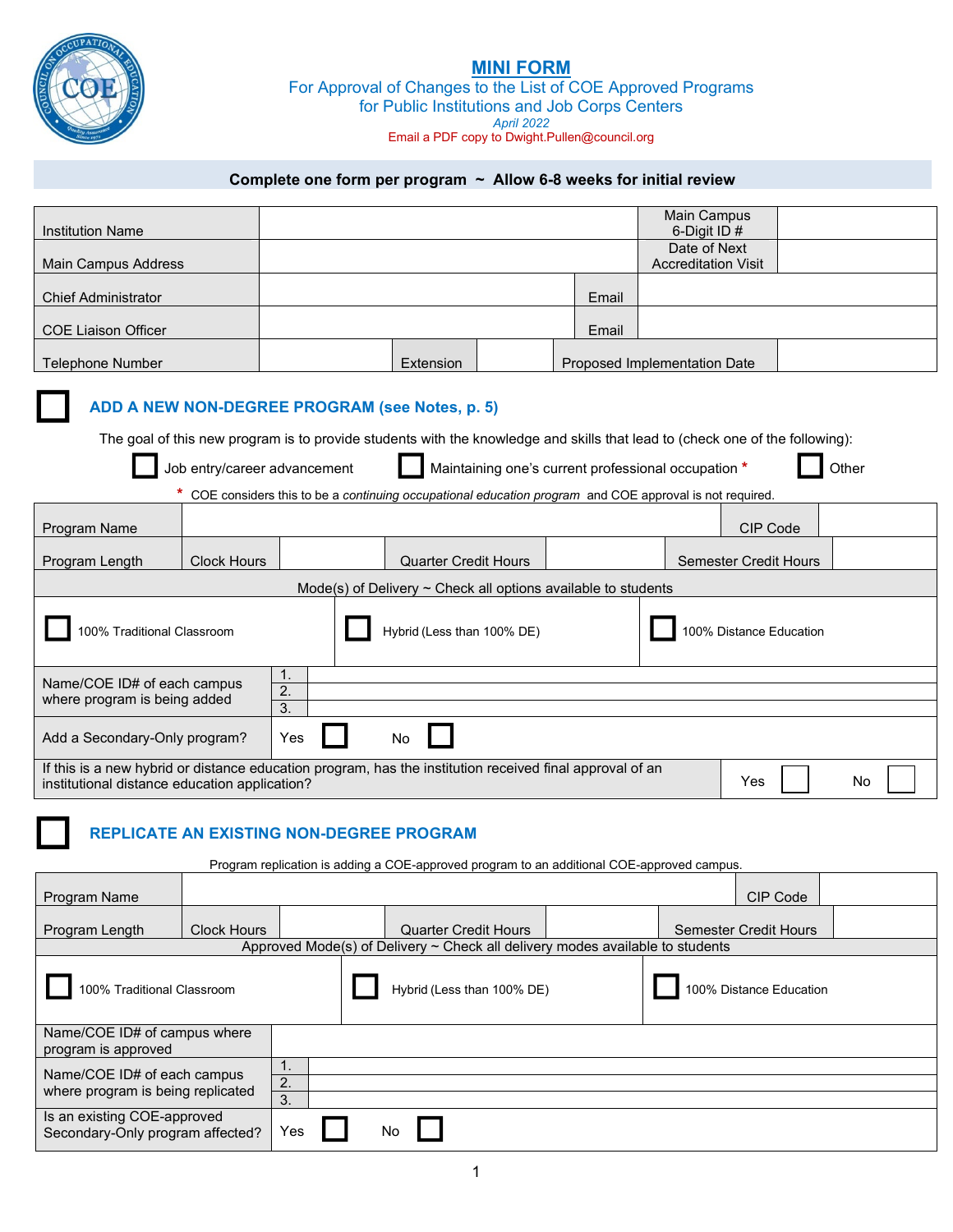

| Program Name                                                    |                    |                                                                               |                            |                                                                                                             |  |  | CIP Code                     |    |
|-----------------------------------------------------------------|--------------------|-------------------------------------------------------------------------------|----------------------------|-------------------------------------------------------------------------------------------------------------|--|--|------------------------------|----|
|                                                                 |                    | Approved Mode(s) of Delivery ~ Check all delivery modes available to students |                            |                                                                                                             |  |  |                              |    |
| 100% Traditional Classroom                                      |                    |                                                                               | Hybrid (Less than 100% DE) |                                                                                                             |  |  | 100% Distance Education      |    |
| Program Length                                                  | <b>Clock Hours</b> |                                                                               |                            | <b>Quarter Credit Hours</b>                                                                                 |  |  | <b>Semester Credit Hours</b> |    |
|                                                                 |                    |                                                                               |                            | Proposed Mode(s) of Delivery $\sim$ Check all delivery modes available to students                          |  |  |                              |    |
| 100% Traditional Classroom                                      |                    |                                                                               |                            | Hybrid (Less than 100% DE)                                                                                  |  |  | 100% Distance Education      |    |
| Name/COE ID# of each campus<br>where program is being modified  |                    | 1.<br>2.                                                                      |                            |                                                                                                             |  |  |                              |    |
|                                                                 |                    | 3.                                                                            |                            |                                                                                                             |  |  |                              |    |
| Is an existing COE-approved<br>Secondary-Only program affected? |                    | Yes                                                                           | No                         |                                                                                                             |  |  |                              |    |
| approval of an institutional distance education application?    |                    |                                                                               |                            | If this is a change in mode of delivery to Hybrid or Distance Education, has the institution received final |  |  | Yes                          | No |

# **RELOCATE AN EXISTING NON-DEGREE PROGRAM**

Program relocation is removing a COE-approved program from one COE-approved campus and adding it to another COE-approved campus. Note: Be sure to notify COE if a campus is closing and the institution is relocating its program(s) to a campus where it is not already approved.

| <b>Program Name</b>                                             |                    |     |           |                             |                                                                                    | CIP Code                     |  |
|-----------------------------------------------------------------|--------------------|-----|-----------|-----------------------------|------------------------------------------------------------------------------------|------------------------------|--|
| Program Length                                                  | <b>Clock Hours</b> |     |           | <b>Quarter Credit Hours</b> |                                                                                    | <b>Semester Credit Hours</b> |  |
| 100% Traditional Classroom                                      |                    |     |           | Hybrid (Less than 100% DE)  | Approved Mode(s) of Delivery $\sim$ Check all delivery modes available to students | 100% Distance Education      |  |
| Name/COE ID# of campus where<br>program is approved             |                    |     |           |                             |                                                                                    |                              |  |
| Name/COE ID# of campus where<br>program is being moved          |                    |     |           |                             |                                                                                    |                              |  |
| Is an existing COE-approved<br>Secondary-Only program affected? |                    | Yes | <b>No</b> |                             |                                                                                    |                              |  |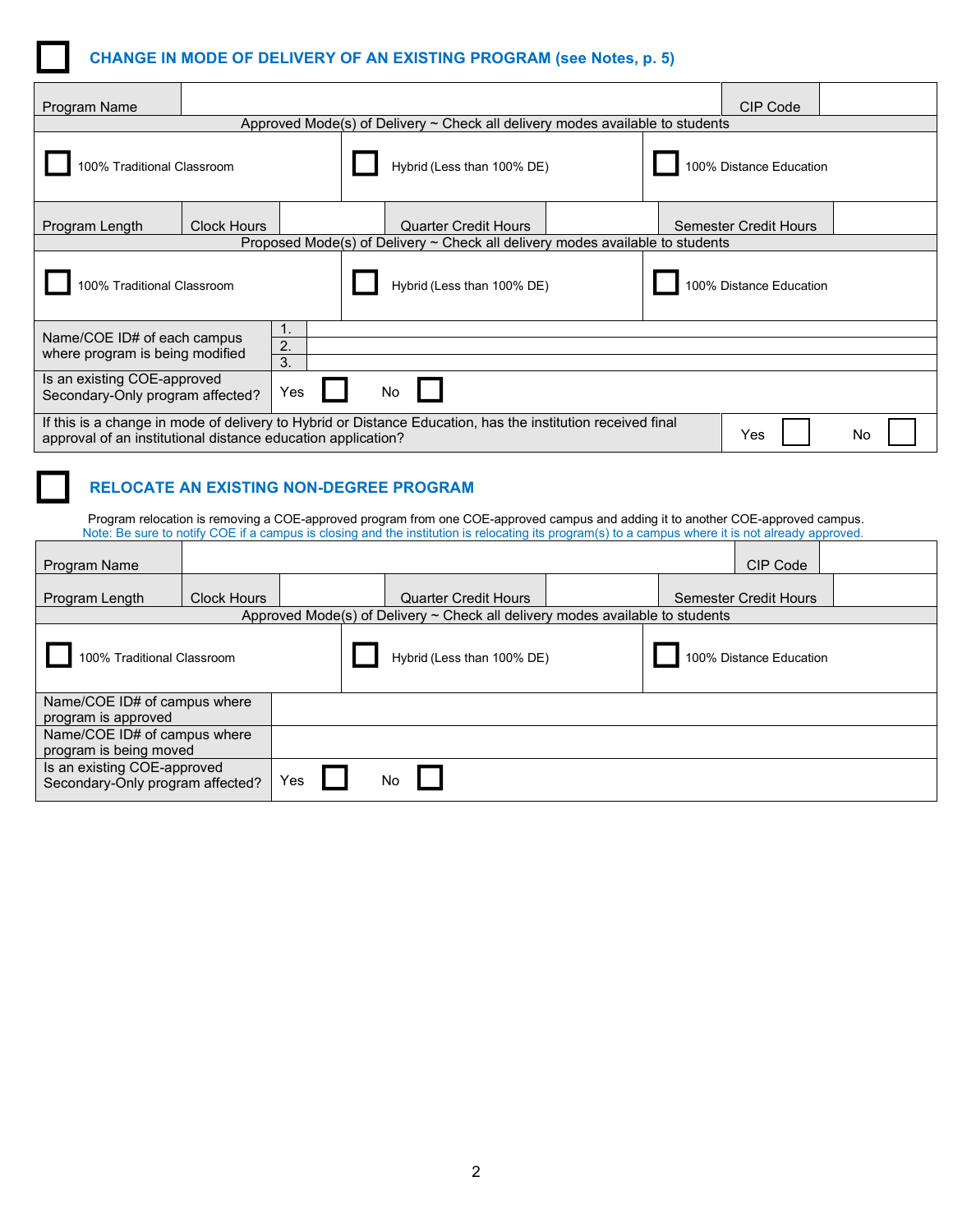# **ATTESTATIONS**

The institution must attest to **ALL** of the following criteria related to educational programs before approval will be granted.

#### Answer each attestation in relation to the proposed or existing program referred to on this application.

|     |     | A. Program Alignment and Administration                                                                                                                                                                                                                                                                                                                       | <b>YES</b> | N/A |
|-----|-----|---------------------------------------------------------------------------------------------------------------------------------------------------------------------------------------------------------------------------------------------------------------------------------------------------------------------------------------------------------------|------------|-----|
|     |     | The institution has implemented a systematic process to document that each program                                                                                                                                                                                                                                                                            |            |     |
|     | 1.  | aligns with the mission of the institution,                                                                                                                                                                                                                                                                                                                   |            |     |
|     | 2.  | has clearly stated objectives,                                                                                                                                                                                                                                                                                                                                |            |     |
|     | 3.  | has content relative to its objectives and aligned with the needs of the people and industries served by<br>the program.                                                                                                                                                                                                                                      |            |     |
|     | 4.  | is evaluated annually to ensure currency of its objectives and content,                                                                                                                                                                                                                                                                                       |            |     |
|     | 5.  | has varied evaluation methodologies that reflect established professional and practice-based<br>competencies, and                                                                                                                                                                                                                                             |            |     |
|     | 6.  | includes coursework that is qualitatively and quantitatively consistent at each campus where it is<br>offered.                                                                                                                                                                                                                                                |            |     |
|     |     | The institution ensures that each program                                                                                                                                                                                                                                                                                                                     |            |     |
|     | 7.  | is approved and administered under established institutional policies and procedures and supervised<br>by an administrator who is part of the institutional organization, and                                                                                                                                                                                 |            |     |
|     | 8.  | includes on-campus administrators and faculty in planning activities.                                                                                                                                                                                                                                                                                         |            |     |
| 9.  |     | The institution considers the length and the tuition of each program in relation to the documented entry level<br>earnings of completers.                                                                                                                                                                                                                     |            |     |
|     |     | Each associate degree program meets the following requirements:                                                                                                                                                                                                                                                                                               |            |     |
|     | 10. | The program is designed to lead graduates directly to employment in a specific career.                                                                                                                                                                                                                                                                        |            |     |
|     | 11. | The appropriate applied degree title, such as Associate of Applied Technology, Associate of Applied<br>Science, Associate of Occupational Studies, Associate of Science, or Associate of Occupational<br>Technology, is used and includes the specific career and technical education field (i.e., Associate of<br>Applied Science in Veterinary Technology). |            |     |
|     | 12. | The program has a minimum of 60 semester hours or 90 quarter hours.                                                                                                                                                                                                                                                                                           |            |     |
|     | 13. | The program includes a minimum of 15 semester hours or 23 quarter hours of general education<br>courses that are not applicable to a specific occupation, with a minimum of one course from each of the<br>following areas: humanities, behavioral sciences, natural or applied sciences, and mathematics.                                                    |            |     |
| 14. |     | A credit hour is equivalent to a minimum of each of the following: one semester credit for 15 clock hours of<br>lecture, 30 clock hours of laboratory, or 45 clock hours of work-based activities; or one quarter credit for 10<br>clock hours of lecture, 20 clock hours of laboratory, or 30 clock hours of work-based activities.                          |            |     |
|     |     | <b>B. Occupational Advisory Committee Activities</b>                                                                                                                                                                                                                                                                                                          | <b>YES</b> | N/A |
| 1.  |     | Occupational advisory committees are appointed for each program to ensure that desirable, relevant, and<br>current practices of each occupation are being taught.                                                                                                                                                                                             |            |     |
|     |     | Each occupational advisory committee complies with the following requirements:                                                                                                                                                                                                                                                                                |            |     |
|     | 2.  | Consists of a minimum of three members external to the institution                                                                                                                                                                                                                                                                                            |            |     |
|     | 3.  | Represents expertise in the occupational field(s) for which the program prepares students                                                                                                                                                                                                                                                                     |            |     |
|     | 4.  | Represents each service area covered by the program at each meeting (all locations)                                                                                                                                                                                                                                                                           |            |     |
|     | 5.  | Has at least three external members who meet these criteria present at each meeting                                                                                                                                                                                                                                                                           |            |     |
|     | 6.  | Meets at least annually with at least two of the three required external members physically present<br>(one or more external members may be virtually present)                                                                                                                                                                                                |            |     |
|     | 7.  | Follows an agenda and maintains typed minutes to document its activities, recommendations, meeting<br>attendance, and demographic information for each member                                                                                                                                                                                                 |            |     |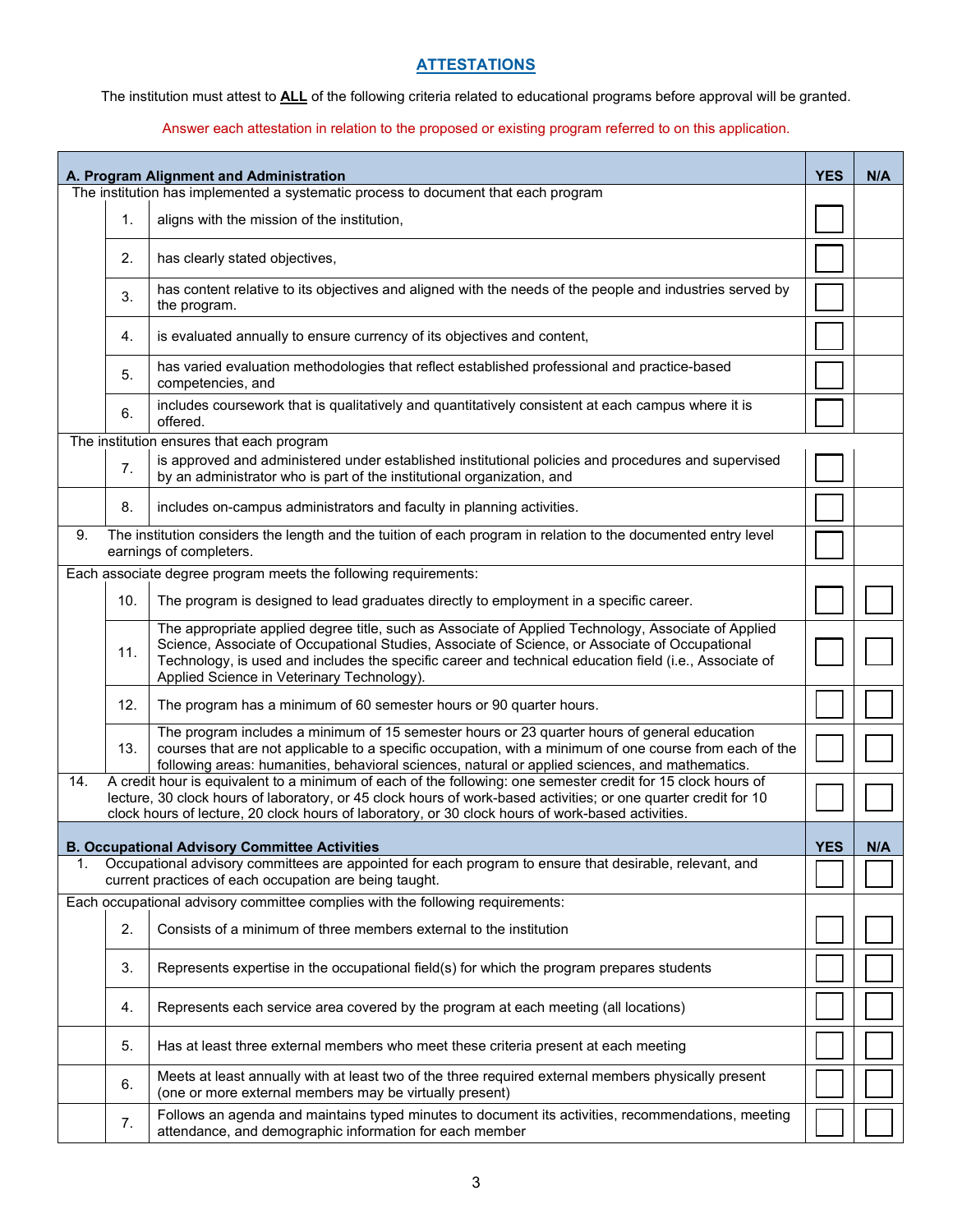|     |                  | <b>B. Occupational Advisory Committee Activities (continued)</b>                                                                                                                                                                                                                                                                        | <b>YES</b> | N/A |
|-----|------------------|-----------------------------------------------------------------------------------------------------------------------------------------------------------------------------------------------------------------------------------------------------------------------------------------------------------------------------------------|------------|-----|
| 10. |                  | Occupational advisory committees are appointed for each program to ensure that desirable, relevant, and<br>current practices of each occupation are being taught.                                                                                                                                                                       |            |     |
|     |                  | Occupational advisory committees review each educational program annually and provide the                                                                                                                                                                                                                                               |            |     |
|     | 11.              | institution with state-of-the-industry updates/information and projections of changes that may occur<br>within the industry that committee members represent                                                                                                                                                                            |            |     |
|     |                  | <b>C. Instructional Activities</b>                                                                                                                                                                                                                                                                                                      | <b>YES</b> | N/A |
| 1.  |                  | Academic competencies are integrated into the curriculum or instructional plan for each occupational program.                                                                                                                                                                                                                           |            |     |
| 2.  |                  | Each program provides instruction in the occupational skills essential to success in the occupation, including<br>job knowledge, work habits, and attitudes.                                                                                                                                                                            |            |     |
| 3.  |                  | The sequence of instruction required for program completion (lecture, lab, and work-based activities) is<br>determined by desired student learning outcomes.                                                                                                                                                                            |            |     |
|     |                  | The organization of syllabi, lesson plans, competency tests, and other instructional materials is used to                                                                                                                                                                                                                               |            |     |
|     | $\overline{4}$ . | define a sequence for the achievement of objectives,                                                                                                                                                                                                                                                                                    |            |     |
|     | 5.               | guide the delivery of instruction,                                                                                                                                                                                                                                                                                                      |            |     |
|     | 6.               | direct learning activities, and                                                                                                                                                                                                                                                                                                         |            |     |
|     | 7.               | indicate benchmarks for student progress that are indicated in the student's permanent record.                                                                                                                                                                                                                                          |            |     |
| 8.  |                  | To develop skill proficiency, sufficient practice is provided with equipment and materials similar to those<br>currently used in the occupation.                                                                                                                                                                                        |            |     |
| 9.  |                  | Job-related health, safety, and fire prevention are an integral part of instruction and are incorporated into<br>curricula as is appropriate to the occupation.                                                                                                                                                                         |            |     |
| 10. |                  | Orientation to technology is provided and technical support is available to students.                                                                                                                                                                                                                                                   |            |     |
| 11. |                  | A systematic, objective, and equitable method of evaluating student achievement based on learning objectives<br>and required competencies has been implemented.                                                                                                                                                                         |            |     |
|     |                  | D. Coursework Delivered via Distance Education                                                                                                                                                                                                                                                                                          | <b>YES</b> | N/A |
| 1.  |                  | Distance education or hybrid courses and programs are identical to those on campus in terms of the quality,<br>rigor, breadth of academic and technical standards, completion requirements, and credentials awarded.                                                                                                                    |            |     |
| 2.  |                  | Faculty teaching distance education or hybrid courses ensure timeliness of their responses (synchronously or<br>asynchronously) to students' requests by following institutional requirements on response times of no more                                                                                                              |            |     |
|     |                  | than 24 hours within the published operational schedule of the program/course.                                                                                                                                                                                                                                                          |            |     |
| 3.  |                  | The institution has processes in place to determine that the student who registers for a distance education or<br>hybrid course or program is the same student who participates in and completes the course or program and<br>receives the academic credit (with methods such as secure logins, pass codes, or proctored examinations). |            |     |
| 4.  |                  | The institution directly verifies the currency and quality of all contracted courseware on an annual basis, is                                                                                                                                                                                                                          |            |     |
|     | contracts.       | directly responsible for such currency and quality, and maintains curriculum oversight responsibility within all                                                                                                                                                                                                                        |            |     |
| 5.  |                  | Each course/program has in place a standardized template, course descriptions, learning objectives, course<br>requirements (e.g., standard syllabus, outcomes, grading, resources, etc.), and learning outcomes in order to<br>facilitate quality assurance and the assessment of student learning.                                     |            |     |
| 6.  |                  | The institution monitors student progress in distance education or hybrid activities; such monitoring may include<br>frequency of log-in time, confirmation of student time online, and the percentage of coursework completed                                                                                                          |            |     |
|     |                  | <b>E. Work-Based Activities</b>                                                                                                                                                                                                                                                                                                         | <b>YES</b> | N/A |
|     |                  | Written agreements with work-based activity partners, if any,                                                                                                                                                                                                                                                                           |            |     |
|     | 1.               | are current,                                                                                                                                                                                                                                                                                                                            |            |     |
|     | 2.               | specify expectations for all parties, and                                                                                                                                                                                                                                                                                               |            |     |
|     |                  | ensure the protection and safety of students.                                                                                                                                                                                                                                                                                           |            |     |
|     | 3.               |                                                                                                                                                                                                                                                                                                                                         |            |     |